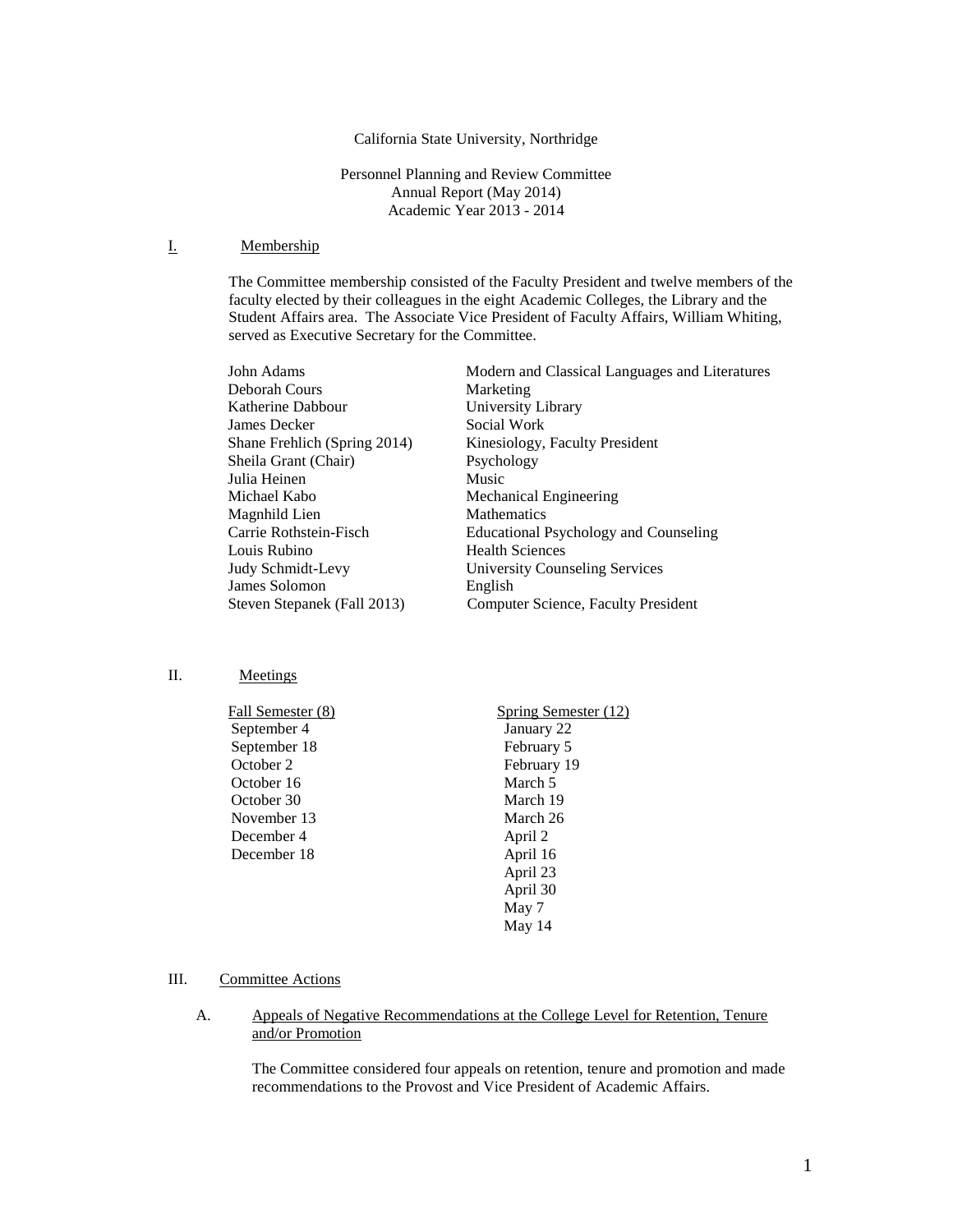#### B. Approval of 2014-2015 Academic Year Calendar of Personnel Actions

A proposed calendar for 2014-2015 personnel actions was approved.

#### C. Review of Proposed PP&R Meeting Dates 2014 - 2015

The committee reviewed and approved the proposed PP&R meeting dates for 2014-2015.

#### D. Recommendation of Candidates for Emeritus Status

Twenty senior tenured faculty members who retired during the 2013-2014 year or earlier were recommended for Emeritus status. (Attachment A).

#### E. Search and Screen Committees

The report of seven Search and Screen Committees that convened during the 2013-2014 academic year were reviewed and approved.

- 1. Executive Director of the Valley Performing Arts Center
- 2. Associate Vice President for Faculty Affairs
- 3. Associate Vice President for Student Access and Support Services
- 4. Dean, Mike Curb College of Arts, Media, and Communication (Cours)
- 5. Associate Dean of the College of Engineering and Computer Science
- 6. Associate Dean, Tseng College of Extended Learning
- 7. Associate Dean, David Nazarian College of Business and Economics

The search for the Associate Vice President for Student Access and Support Services was not concluded by the end of the academic year.

The search for the Associate Dean, Tseng College of Extended Learning, was approved as an internal search during the 2013-2014 academic year.

The search for the Associate Dean, David Nazarian College of Business and Economics was not concluded by the end of the academic year.

#### F. Review of College and Department Personnel Procedures

19 sets of department personnel procedures were submitted to PP&R for review. Fifteen new or revised sets of procedures were approved pending revisions and receipt of clean electronic copies. Three sets of procedures were approved as submitted and one set of procedures was approved with non-substantive edits. One set of procedures was not submitted and therefore not reviewed. (Attachment B).

### G. Review of Department Post Tenure Review Procedures

One post tenure review procedure was reviewed and approved, pending revisions and receipt of clean electronic copies (Attachment B).

### H. PP&R's Survey and Report about e-PIFS

Survey distributed to all CSUN faculty and Deans to seek input from probationary and tenured faculty, including faculty with peer reviewer experience (Attachment C).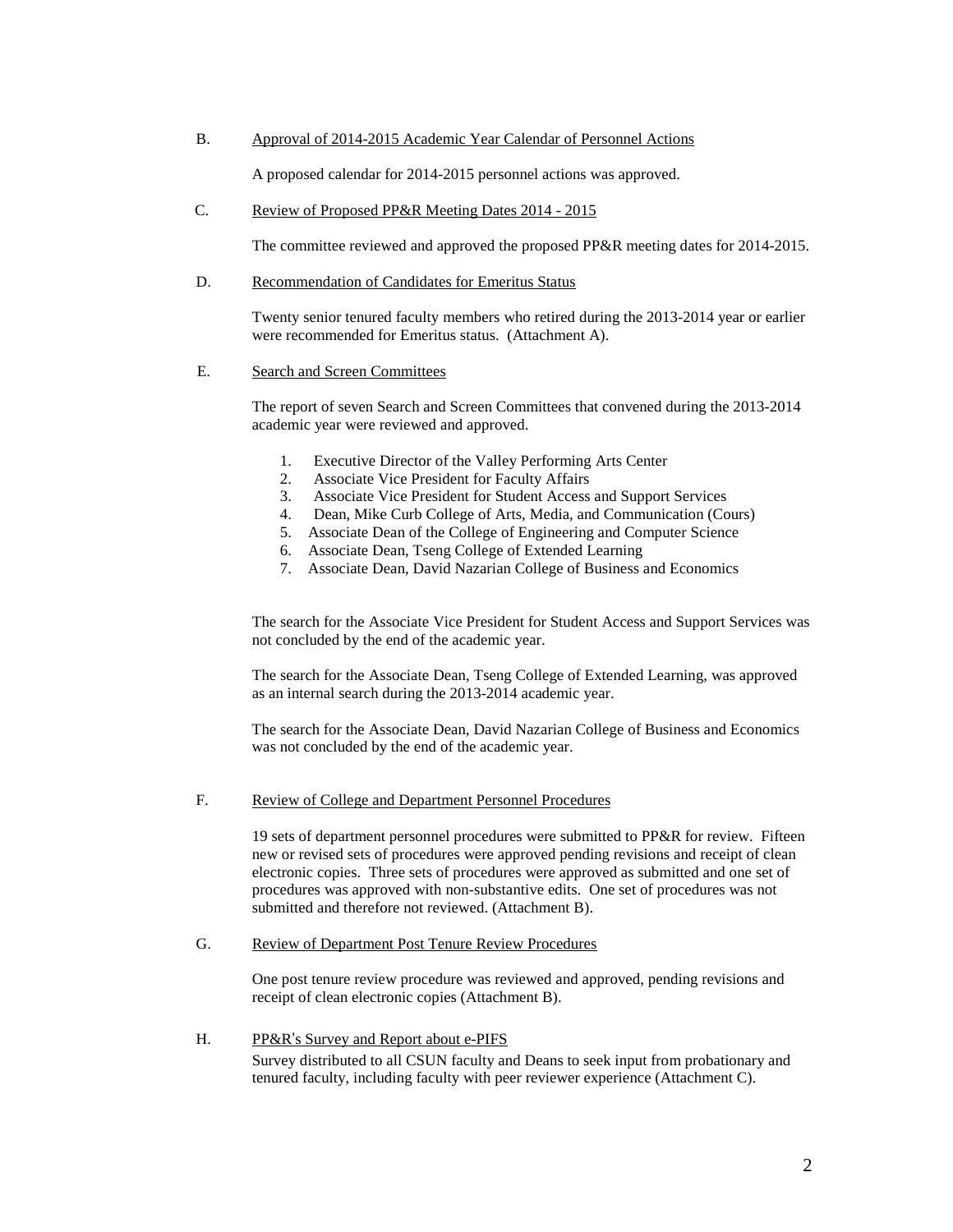### I. Change to the Academic Personnel Calendar

A proposed change to the 2014-2015 Academic Personnel Calendar in regard to the deadline for filing an appeal was approved.

- J. Other Items
	- 1. Chair of PP&R, AVP of Faculty Affairs, and PP&R representatives attended meetings with the Department Chairs, Department Personnel Committee Chairs, College Personnel Committee Chairs, Deans and the Provost to discuss RTP criteria and process, PIFs, and criteria for early tenure and promotion.
	- 2. "Guidelines for Developing/Revising Department and College Personnel

Procedures" were reviewed and posted on the PP&R website. Copies of the guidelines were distributed to the departments that were renewing their procedures during the 2014-2015 academic year.

- 3. The Chair of PP&R, the Senior Director, Academic Personnel and PP&R representatives attended the RTP workshop sponsored by CFA.
- 4. One PP&R member served on the Search and Screen Committee for the Dean of the Mike Curb College of Arts, Media, and Communication.
- 5. One PP&R member served on the Search and Screen Committee for the Associate Vice President for Faculty Affairs.
- 6. One PP&R member served on the Search and Screen Committee for the Associate Vice President for Student Access and Support Services.
- 7. The Committee invited new members for "new member orientation" on May 7, 2014.

### K. Matters Pending for the 2014–2015 Academic Year

- 1. Continue to explore e-PIF options and platforms, costs, and security/confidentiality issues. PP&R will lead the effort but will invite other important representatives from across the university.
- 2. Consider granting of Emeritus status for Lecturers.
- 3. Review section 604 in regards to integrating the words civility and respect.
- 4. Develop a Senate Resolution on Publication Venues.
- 5. Clarify the language in sections 632.4 and 641.2 regarding service credit and publications.
- 6. Reevaluate the 14-calendar day period used in the RTP process, in particular as it pertains to Section  $612.5.2(c(2)(a)(iii))$  and  $706.3.1.c.$
- 7. Review and clarify Section 622.3.1 on Appointment and Evaluation of Designated Academic-Administrative and Administrative Employees.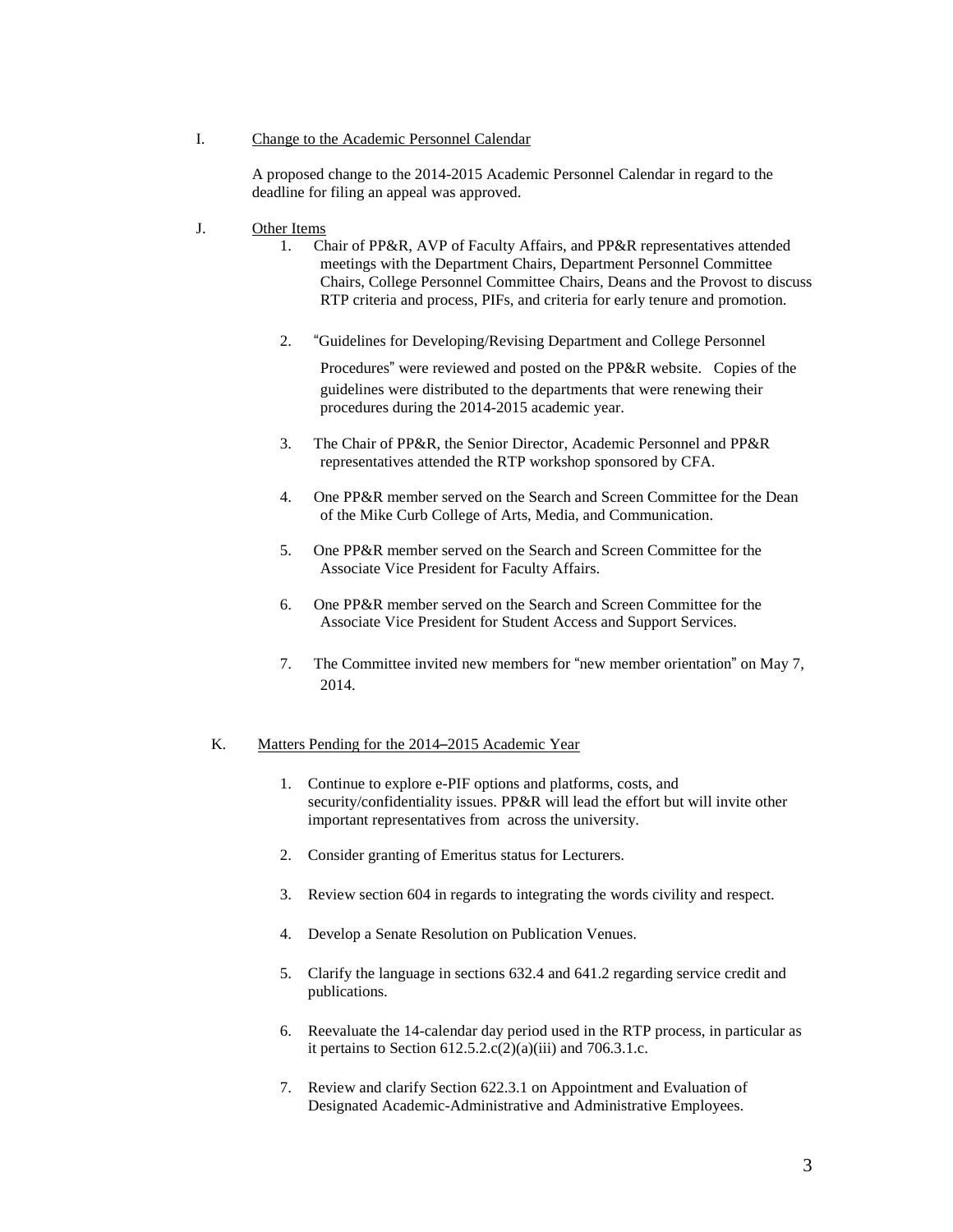### Attachment A

### **EMERITUS LIST Academic Year 2013-14**

### **NAME RANK YEARS DEPARTMENT** Lehman, Lillian Professor 1991-2013 Theatre<br>
Kearns, Karen A. Professor 1985-2013 Cinema Kearns, Karen A. Professor 1985-2013 Cinema & Television Arts DeShields, Oscar W. Professor 1992-2014\*Posthumous Marketing Ovnick, Merry A. Associate Professor 2000-2014 History Kernochan, Richard Associate Professor 2000-2013 Management Jackson, Gregory Professor 1989-2013 \*Posthumous Ed. Psych. & Counseling Winkleman, John Professor 1976-2013 Health Sciences Arimitsu, Tokuroh (Joe)Professor 1985-2013 Art Bagheri, Hooshang Professor 1988-2014 Kinesiology Glassman, Alan Professor 1971-2014 Management Hennessey, Judith Professor 1980-2013 Marketing Johnson, Gordon Professor 1973-2013 Sys. & Oper. Mgmt. Kirkton, Kent Professor 1983-2014 Journalism Lammers, H. Bruce Professor 1977-2013 Marketing Reagan, Janet T. Professor 1978-2014 Health Sciences Rossy, Gerard Professor 1977-2013 Management Trybus, Elizabeth (Elzbieta) Professor 1982-2014 Sys. & Oper. Mgmt. Bracy, James H. Professor 1979-2014\*Posthumous Pan-African Studies Woodley, Mary Librarian 1999-2013\*Posthumous Collection Access & Mgmt. Serv.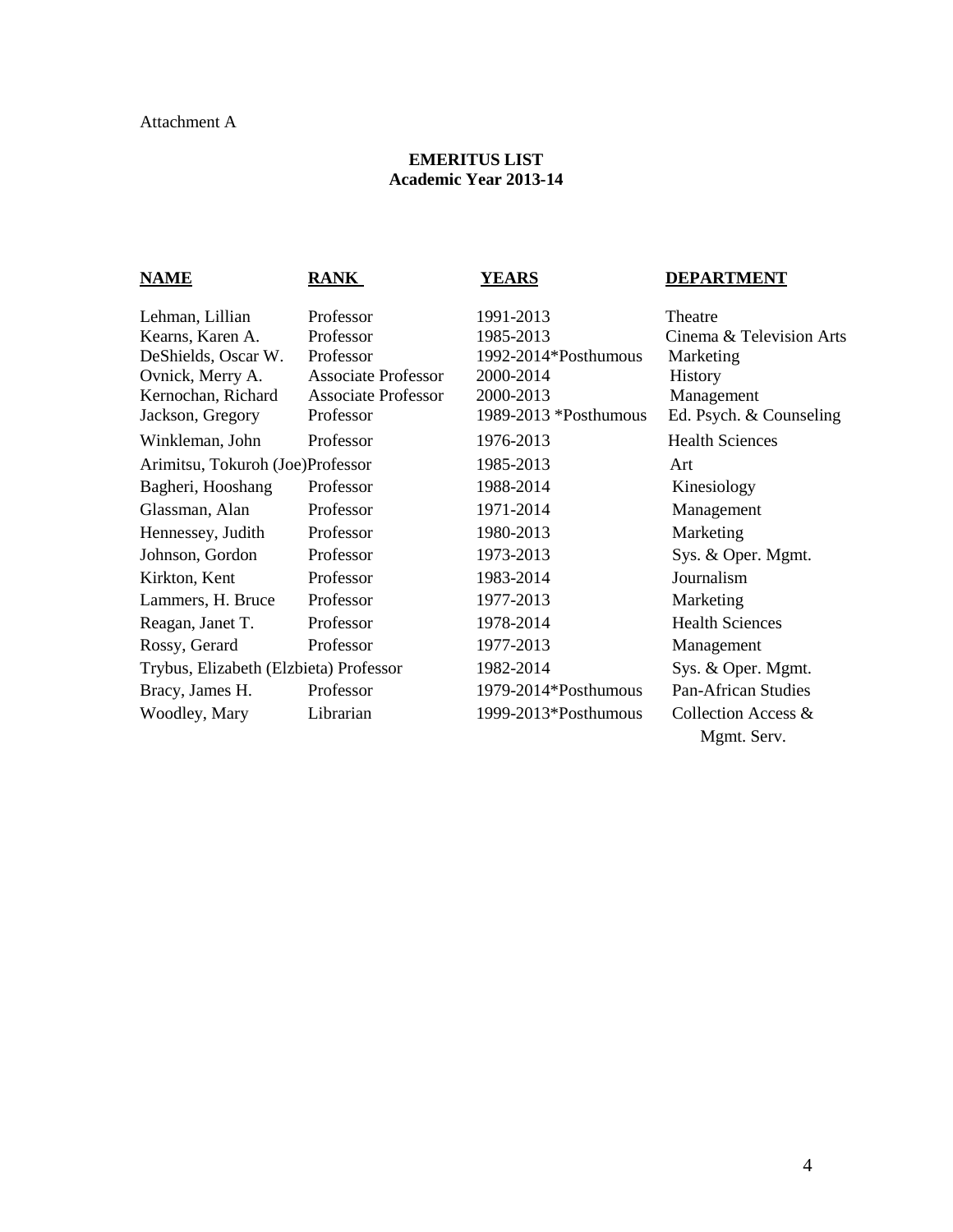### Attachment B

### Personnel Planning and Review Committee 2013-2014 College and Department Personnel Procedure Review

| <b>Procedures</b>                                              | <b>Status</b>                                                             |
|----------------------------------------------------------------|---------------------------------------------------------------------------|
| Department of Business Law                                     | Approved Pending Revisions and Receipt of<br>Clean Electronic Copy        |
| Department of Central American Studies -<br>Lect.              | Approved as Submitted                                                     |
| Department of Central American Studies-<br><b>Tenure Track</b> | Approved Pending Revisions and Receipt of<br>Clean Electronic Copy        |
| Department of Deaf Studies                                     | Approved Pending Revisions and Receipt of<br>Clean Electronic Copy        |
| Department of English -Tenure Track                            | Approved Pending Revisions and Receipt of<br>Clean Electronic Copy        |
| Department of Family and Consumer Sciences                     | Approved Pending Revisions and Receipt of<br>Clean Electronic Copy        |
| Department of History                                          | Not Submitted –Reverting back to Section 600                              |
| Department of Management                                       | Approved with Non-Substantive Edits                                       |
| Department of Marketing                                        | Approved Pending Revisions and Receipt of<br>Clean Electronic Copy        |
| Department of Modern and Classical<br>Languages and Lit.       | Approved Pending Revisions and Receipt of<br>Clean Electronic Copy        |
| Department of Nursing                                          | Approved Pending Revisions and Receipt of<br>Clean Electronic Copy        |
| Department of Psychology- Lect.                                | Approved as Submitted                                                     |
| Department of Psychology-Tenure Track                          | Approved Pending Revisions and Receipt of<br>Clean Electronic Copy        |
| Department of Secondary Education                              | Approved Pending Revisions and Receipt of<br>Clean Electronic Copy        |
| Department of Special Education                                | Approved Pending Revisions and Receipt of<br>Clean Electronic Copy        |
| Department of Systems and Operations<br>Management             | Approved Pending Revisions and Receipt of<br>Clean Electronic Copy        |
| Department of Urban Studies and Planning                       | Approved Pending Revisions and Receipt of<br>Clean Electronic Copy        |
| Mike Curb College of Arts, Media, and<br>Communication         | Approved Pending Revisions and Receipt of<br><b>Clean Electronic Copy</b> |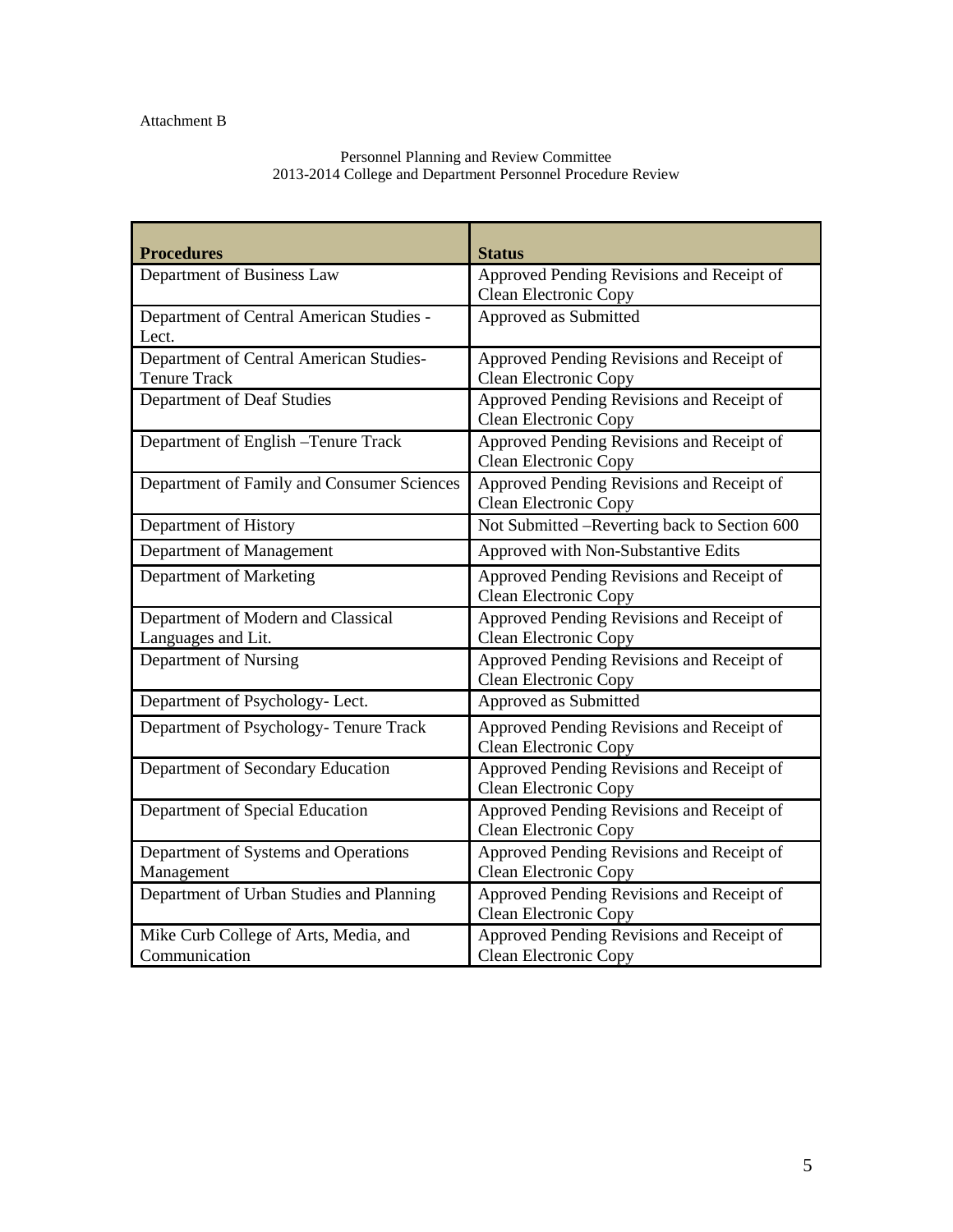### Personnel Planning and Review Committee 2013-2014 Department Post Tenure Review Procedure Review

| <b>Procedures</b>        | <b>Status</b>         |
|--------------------------|-----------------------|
| Department of Management | Approved as Submitted |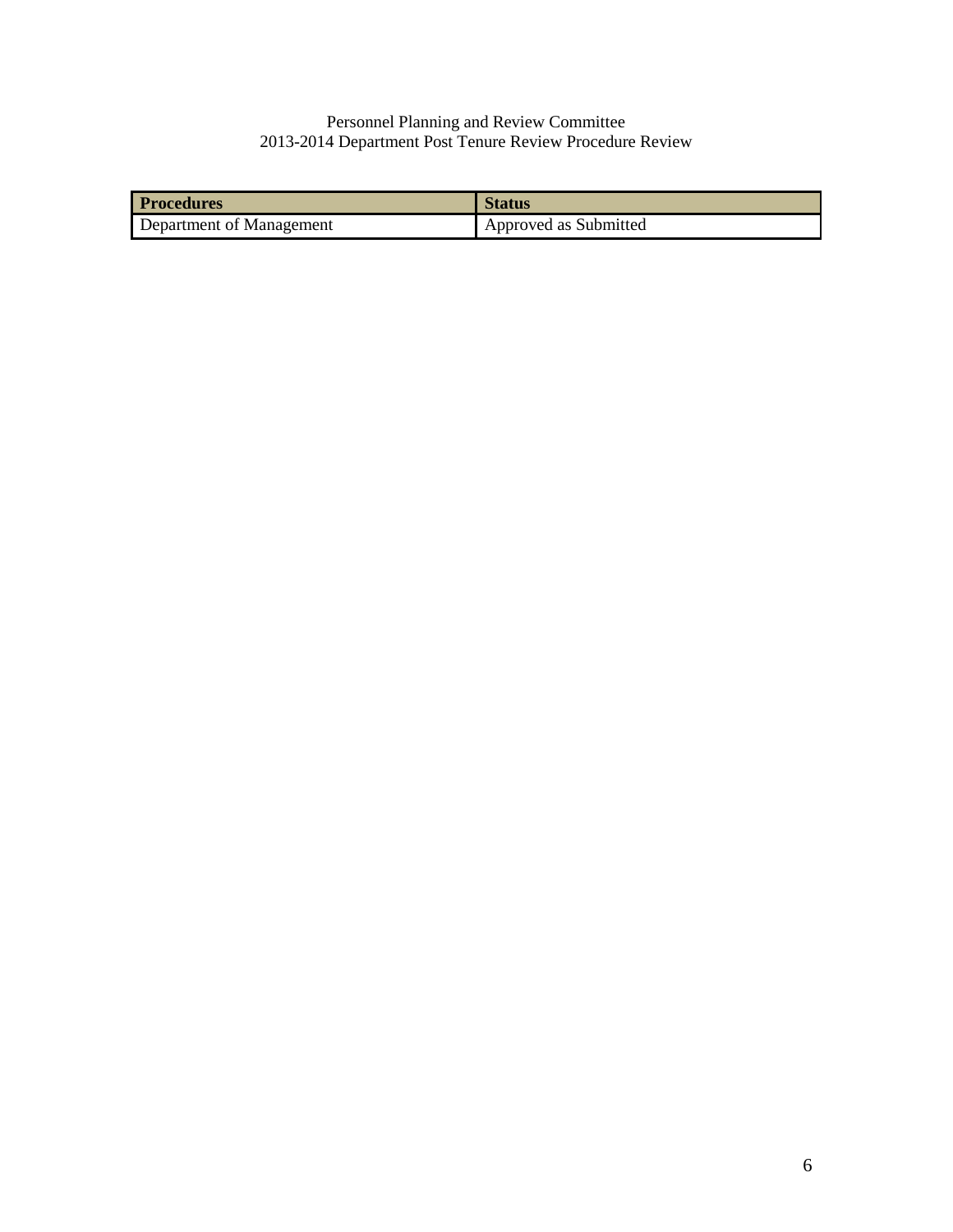Attachment C

# CSUN ePIF Survey Report

Spring 2014

Prepared by the ePIF Subcommittee of the Personnel Planning and Review Committee:

Kathy Dabbour Shane Frehlich Sheila Grant Magnhild Lien Stephen Stepanek William Whiting, Ex Officio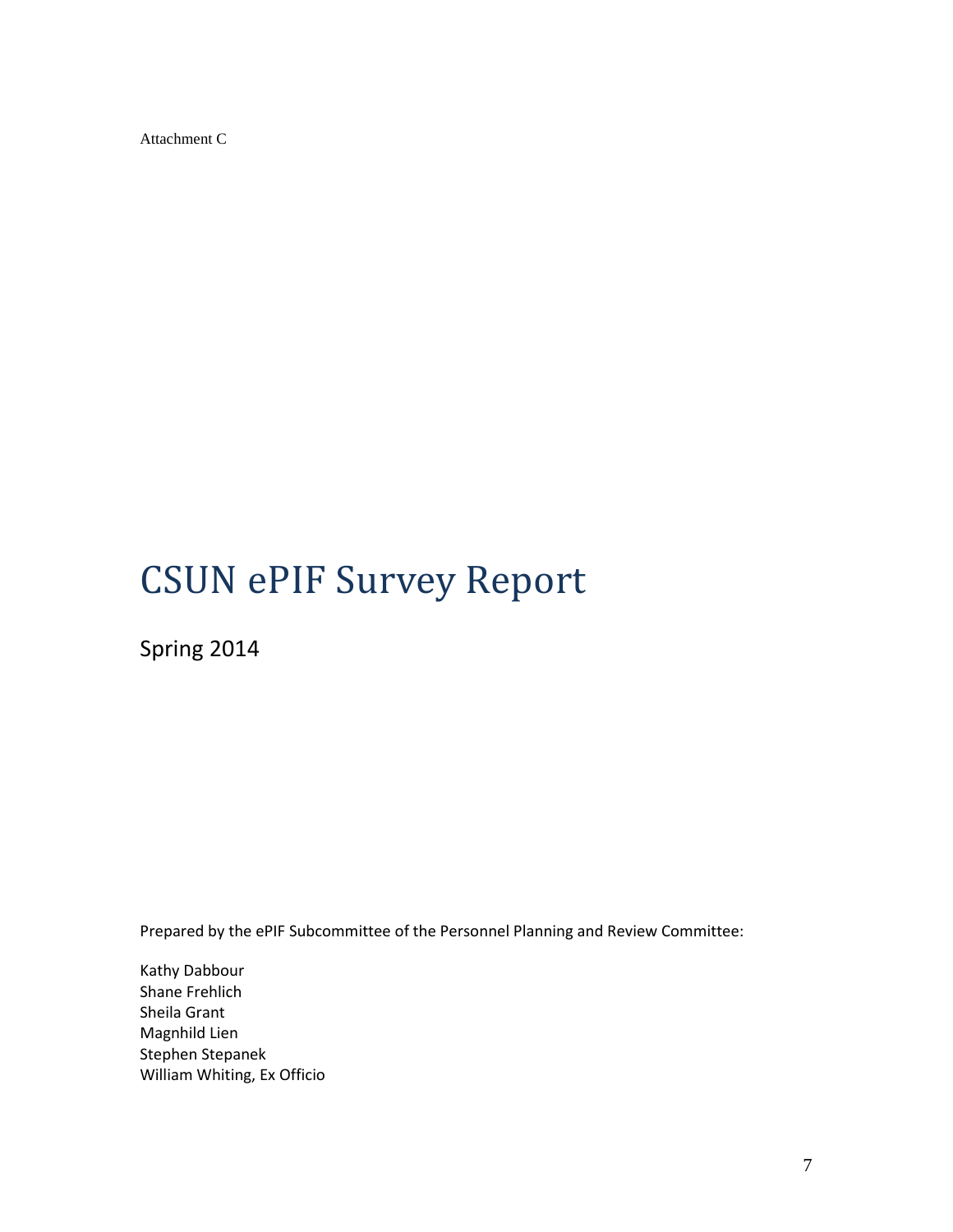Attachment C

### **Introduction**

The ePIF Subcommittee of the Personnel Planning & Review Committee (PP&R) consisted of Kathy Dabbour, Subcommittee Chair; Sheila Grant, Chair of PP&R; Stephen Stepanek, Faculty President; Magnhild Lien, PP&R member, and William Whiting, Faculty Affairs. Based on discussions and actionable items from the previous year, in the fall of 2013, the subcommittee was tasked with exploring the implementation of optional electronic Professional Information Files (ePIFs) at CSUN. The subcommittee performed an informal scan of other CSUs and UCs and their experiences, and sought CSUN faculty and administrator input as a first step toward a more formal feasibility study, if the results indicated moving forward.

### **Environmental Scan**

Prior to undertaking the ePIF survey, the subcommittee preliminarily explored what other CSUs and UCs have in place. Fourteen CSU campus' senate chairs replied to an informal email survey, out of which three have implemented or are in the process of implementing ePIFs; six are considering it and/or have formed committees to look into it, and three have had no formal discussions. Those who raised issues cited concerns over software costs, security, confidentiality, technical support, and potential pushback for less technologically inclined colleagues. Software platforms that are being used or considered for ePIF creation and access included Taskstream, an e-portfolio system, Microsoft SharePoint, and learning management systems Moodle and Blackboard. Universities outside of California were also mentioned as using ePIFs. At least four UC campuses are using electronic dossier systems, including Davis, Riverside, San Diego and San Francisco, and UCLA has formally studied and is developing its own system, scheduled to launch in 2014. Furthermore, an informal Google search of "faculty digital dossier" reveals that many other universities are considering or have launched an "ePIF".

### **CSUN ePIF Survey**

### **Method**

SurveyMonkey™ was used to create the survey, which consisted of 10 close-ended questions and provided opportunities for three open-ended responses. It was distributed via email on January 23, 2014 to all CSUN faculty and deans to seek input from probationary and tenured faculty, including faculty with peer reviewer experience. The deadline was February 17, 2014, a reminder email was sent on February 10, 2014, and announced at the Faculty Senate meeting, which was held on February 13, 2014.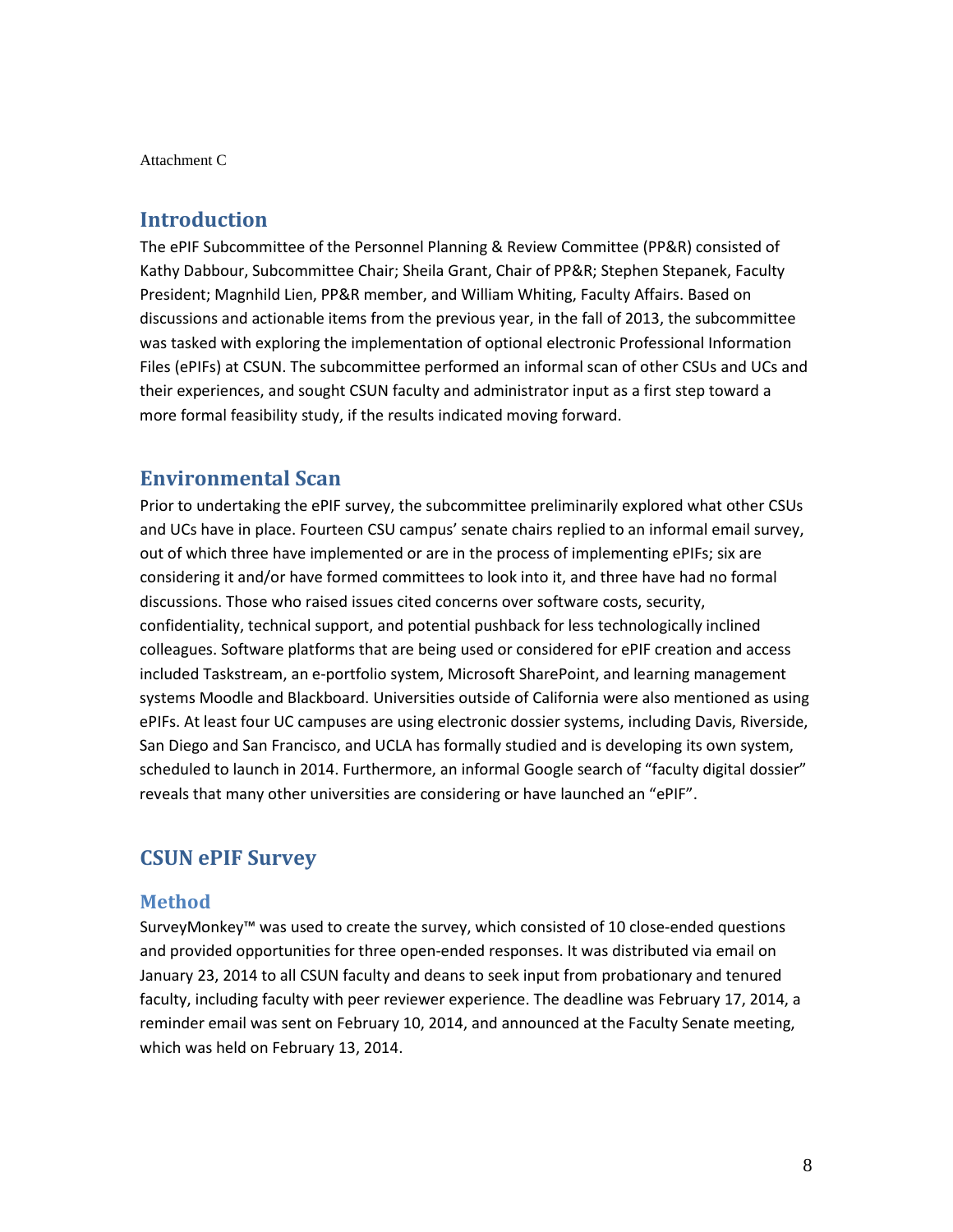Attachment C

### **Results**

Three hundred and eighty four respondents answered all of the questions. As shown in Figure 1, the majority of respondents were full professors, followed by associate, and assistant professors or equivalents. Nine MPPs participated, and 14 indicated "other."



**Figure 1**

Respondents supplied their College or equivalent unit, as shown in Figure 2.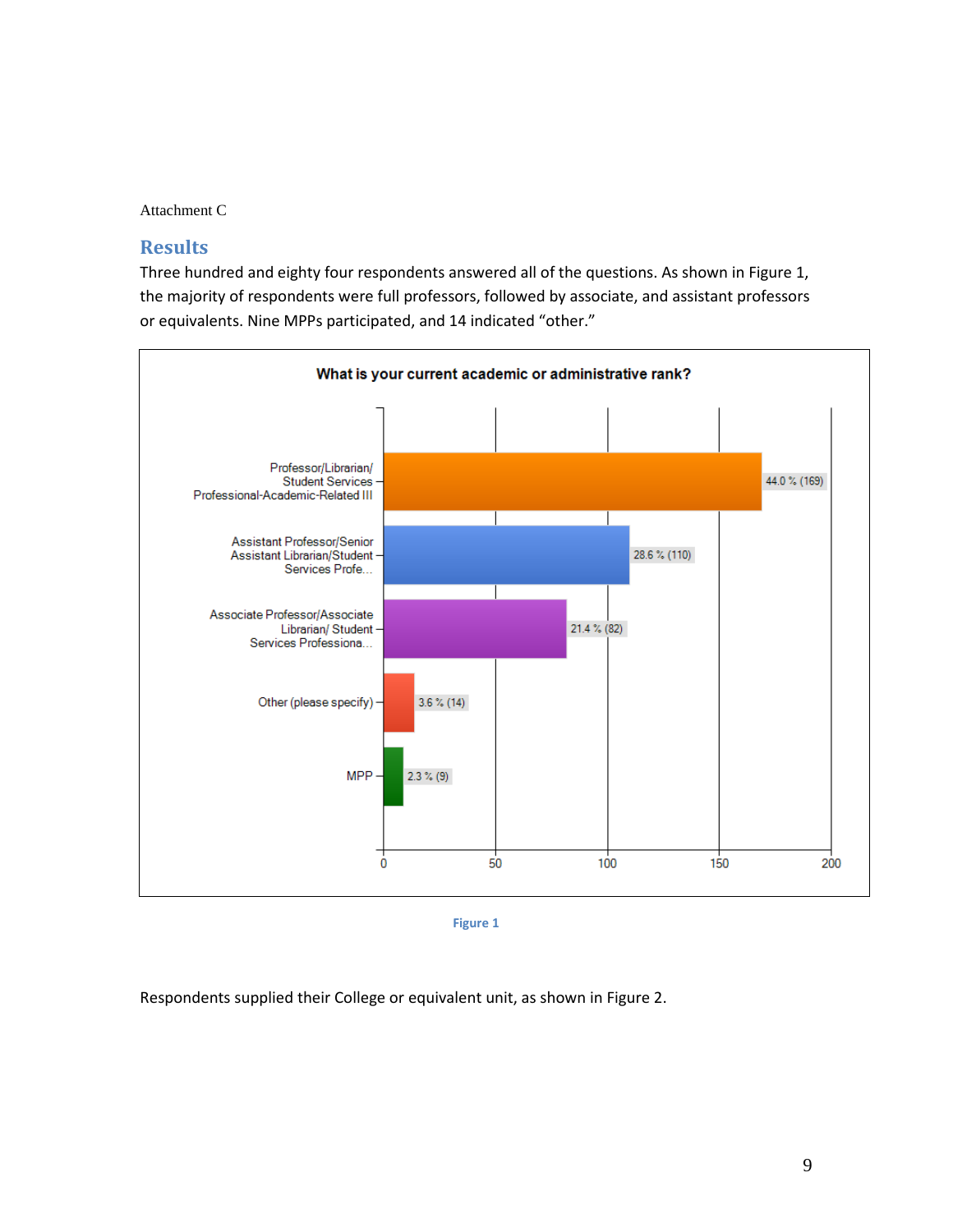





Question #2 asked if PP&R should "investigate the feasibility" of ePIFs as an option and 86.72% (333) answered yes, 5.21% (20) said no, and 8.07% (31) were unsure (See Figure 3). Of the 112 who provided comments to this question, most were positive, with the most enthusiasm expressed for the ePIF's apparent contribution to campus sustainability efforts, ease of creation for the faculty member under review, and ease of access for the reviewer. Those citing ease of creation explained that most of their documentation was in an online format that one could easily convert to Adobe Acrobat (.pdf) and/or links to electronic resources. Some respondents cited the potential for creating more uniform PIF formats in an electronic environment. A few seemingly passionate respondents suggested it be made mandatory for all faculty and/or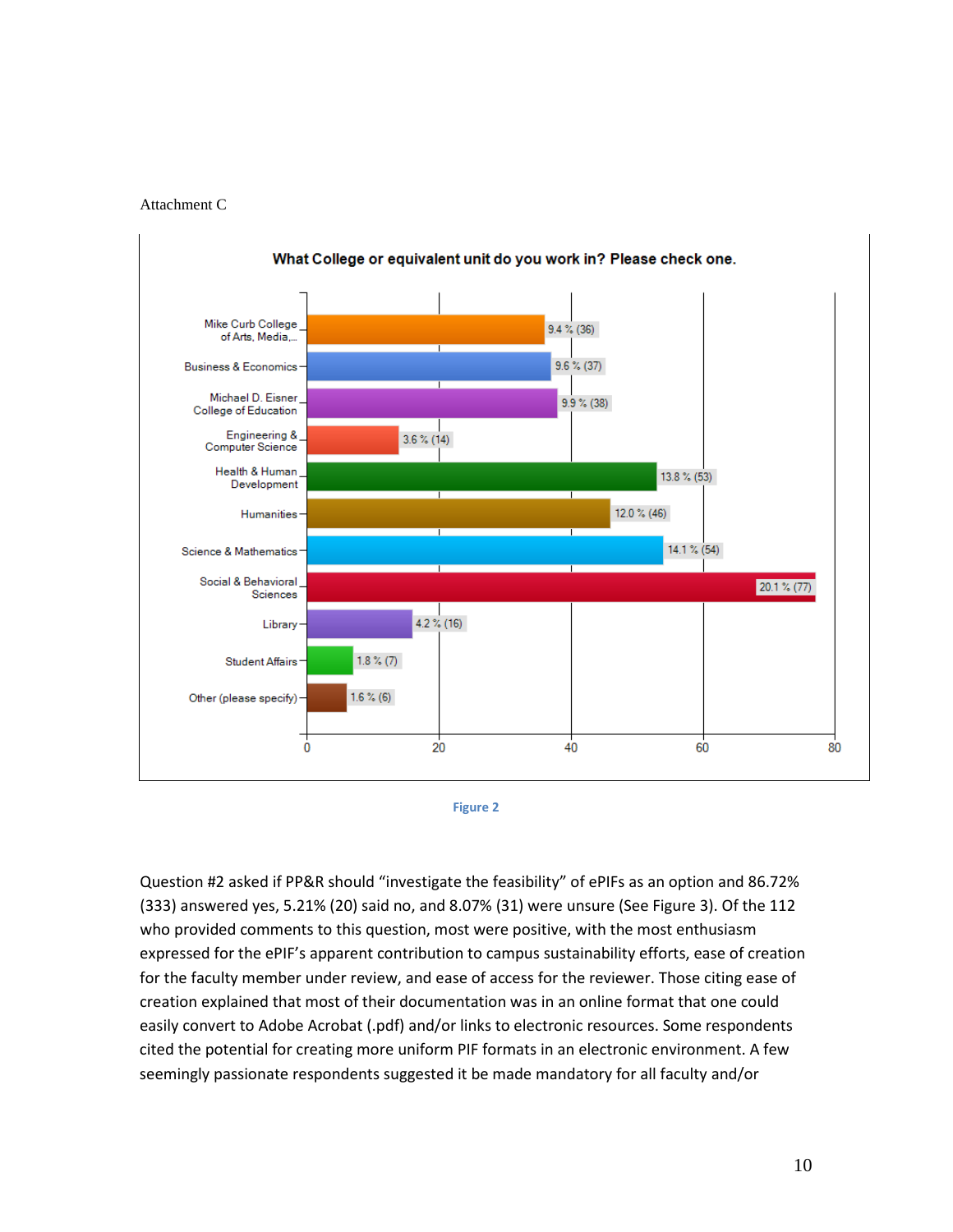questioned why we haven't done this sooner. The word "scrapbooking" came up more than once in describing the current hardcopy PIF assemblage procedure.

Attachment C





The negative comments focused on concerns about security, confidentiality, technical problems, and the learning curve required for creating and/or reviewing ePIFs versus traditional print PIFs. Some questioned how differing formats of exhibits could be presented in an ePIF, particularly those based in the creative arts, and/or not readily available online. The need for scanning hardcopy only documents, such as book chapters, was mentioned several times as an impediment to the expedient creation of an ePIF and a possible sustainability issue. A few commenters asked that CSUN not take the lead on this but wait for other campuses to demonstrate the feasibility of ePIFs.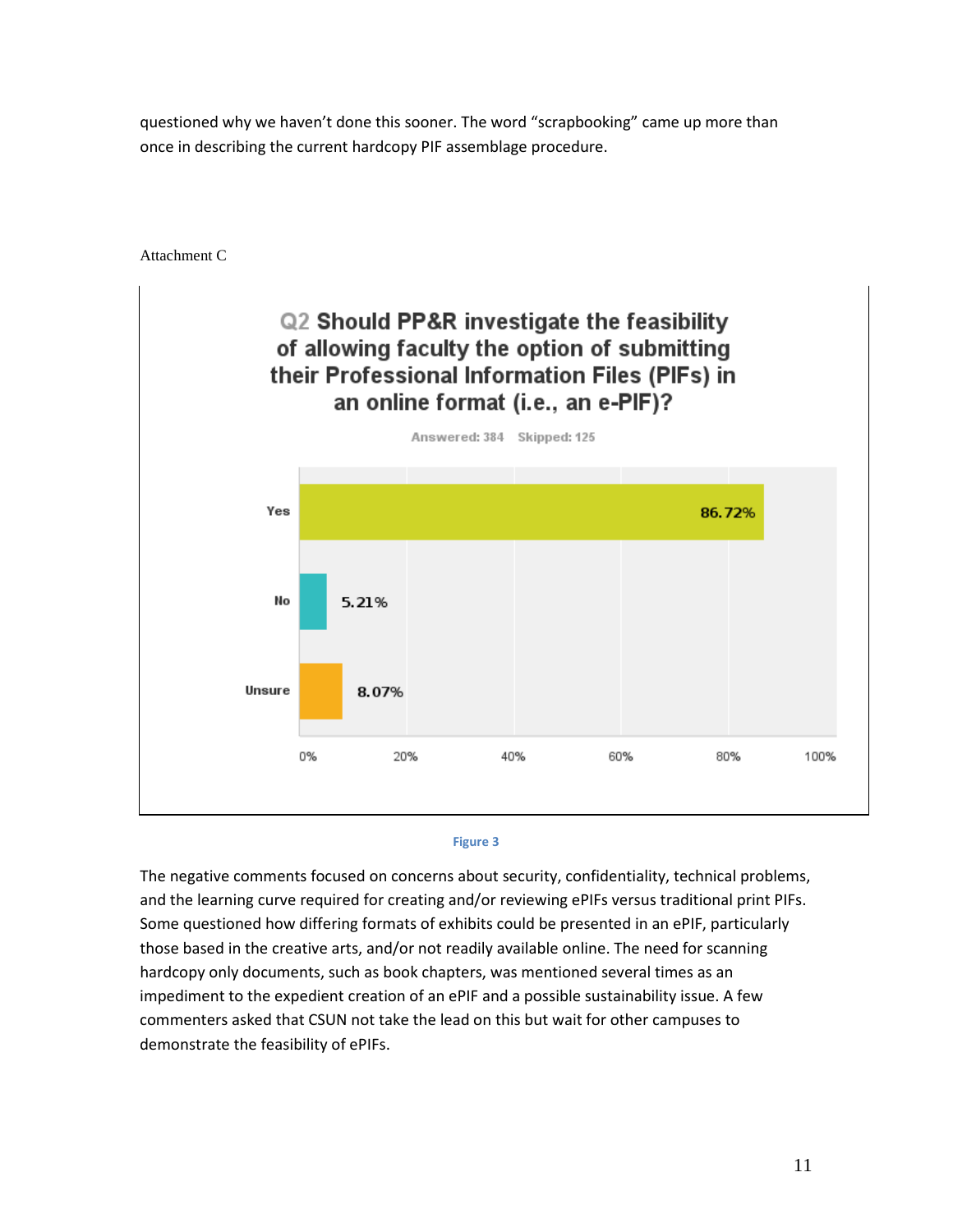Finally, the mixed or neutral comments to Question #2 focused on the need for a phased in, optional approach, caution exercised in who can access files and when, and keeping the hardcopy PIF as an option.

Question #3 asked if faculty were given the option of the ePIF, would they be willing to create or review one, and the majority answered "yes" (79.43%). (Figure 4) Of the 68 comments provided, approximately 59% were deemed negative for the same reasons listed for Question #2 above and 38% were classified as positive, again, for the same reasons cited in Question #2. Additional negative comments related to

Attachment C

potential readability issues faced by reviewers having to access too many PIFs on a computer screen. Furthermore, a couple of positive respondents offered to share their expertise in the creation of an ePIF system or share their experiences using ePIFs.



#### **Figure 4**

There were 71 additional comments that repeated respondents' previous comments, with more detail related to suggestions on how ePIFs should be implemented, if at all. Again, a cautious approach, replete with testing, was the main theme.